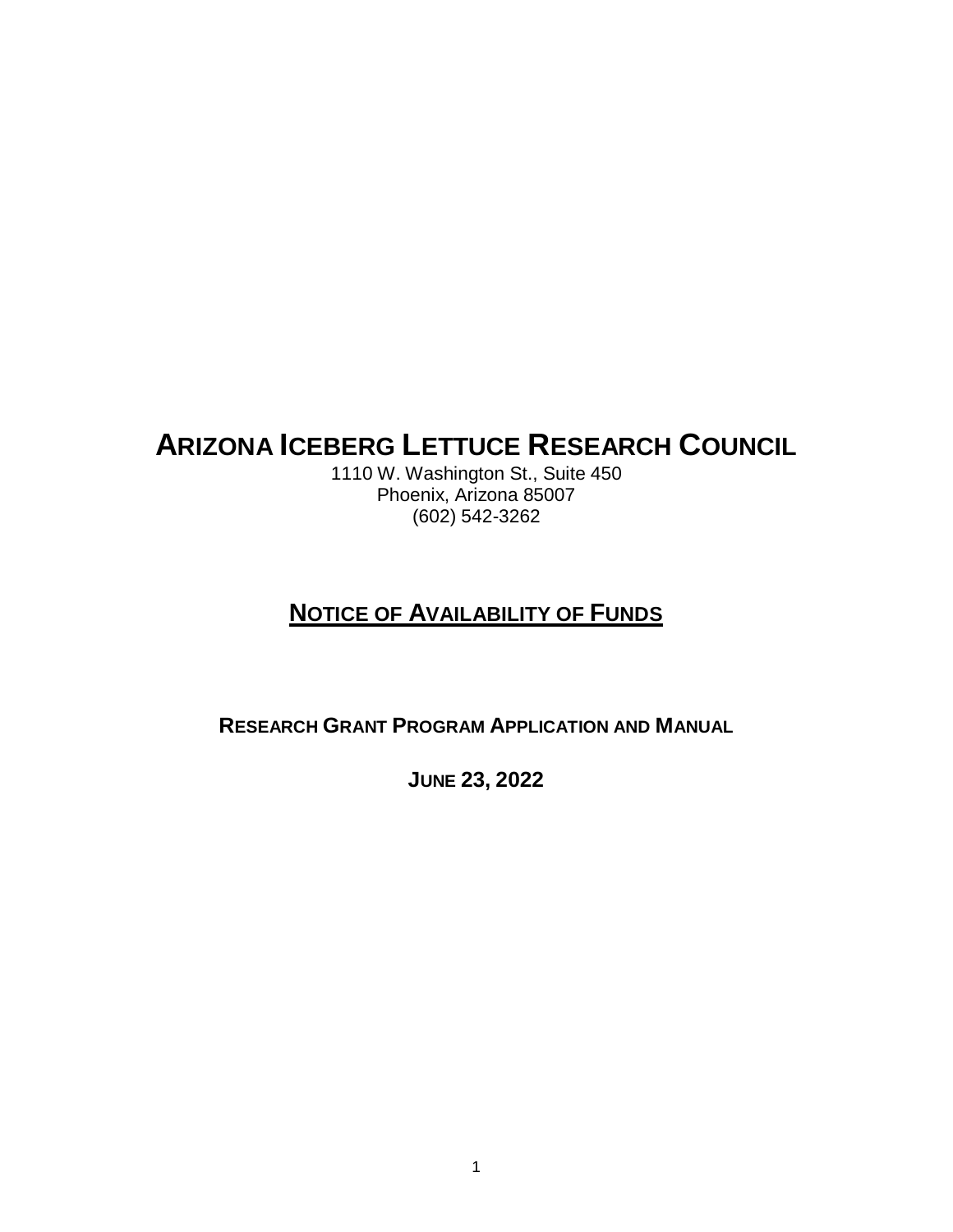Dear Research Grant Applicant:

The Arizona Iceberg Lettuce Research Council (AILRC) is pleased to present the 2022 Research Grant Application and Manual. Grant monies are expected to be available to successful applicants in September of 2022. This Manual contains general program information, application guidelines, criteria, and application requirements.

Applications **must** be submitted on-line at:

<https://tinyurl.com/AILRC-2022>

Please contact Lisa James if you have any questions.

Lisa James AILRC Administrator Arizona Department of Agriculture 1110 W. Washington St., Suite 450 Phoenix, AZ 85007 *Mailing address: 1802 W. Jackson St. #78 Phoenix, AZ 85007* Telephone: 602-542-3262 Cell: 602-361-8720 Fax: 602-364-0830 E-mail: [ljames@azda.gov](mailto:ljames@azda.gov)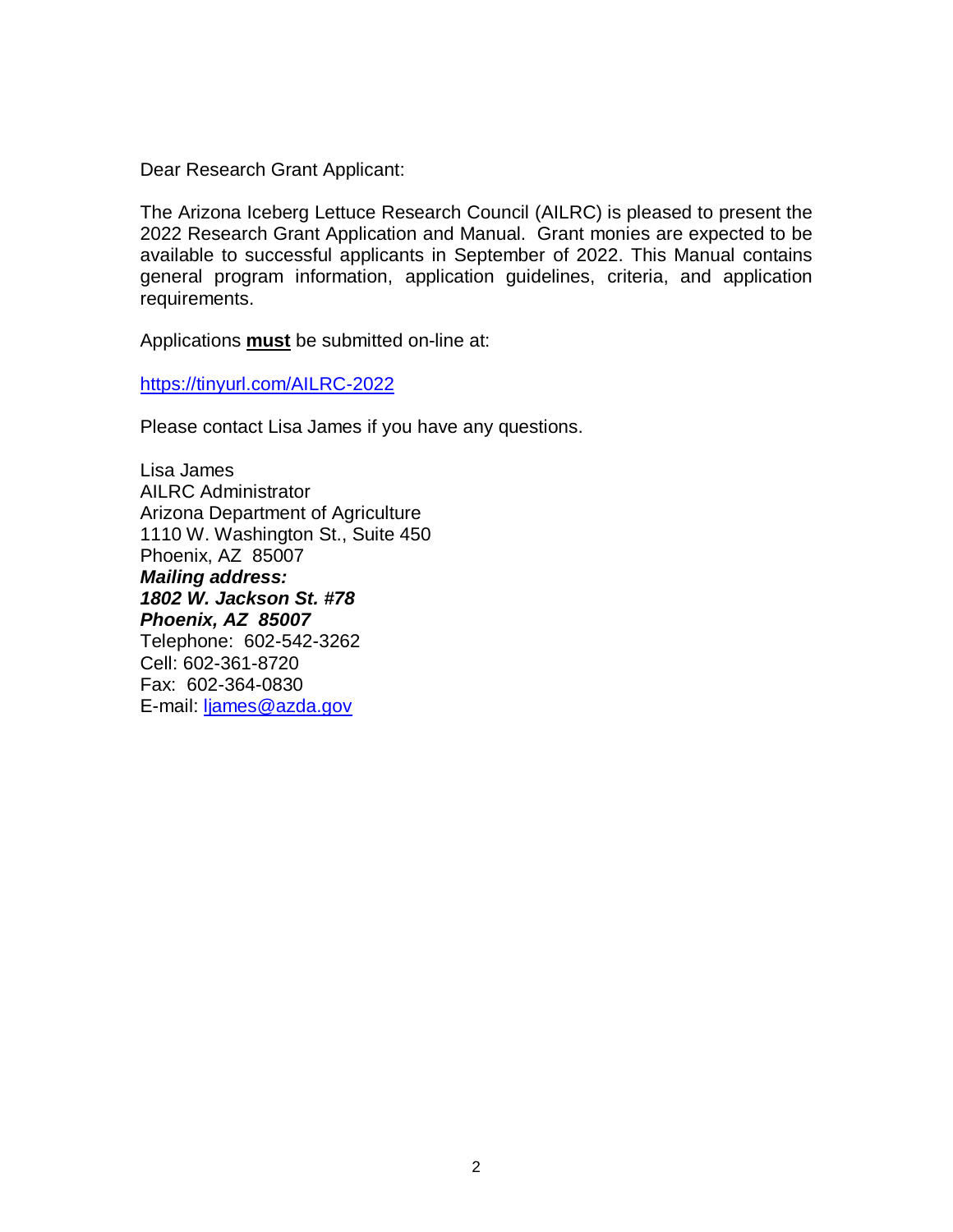#### **INTRODUCTION**

#### **AILRC GRANT PROGRAM**

The Arizona Iceberg Lettuce Research Council ("AILRC") has established a Grant program to assist Arizona iceberg lettuce producers in identifying solutions to production issues. All research findings, abstracts, and reports resulting from funds awarded through this grant process shall be made available to Arizona iceberg lettuce producers through the AILRC. The AILRC is exempt from the provisions of Title 41, Chapter 24, Arizona Revised Statutes, relating to grants pursuant to A.R.S. § 41-2706(B)(4) and instead awards grants according to the competitive grant solicitation requirements of A.A.C. R3-9-106 (attached).

#### **FUNDING SOURCE**

Funds for the AILRC grants are available primarily from assessments per carton of packed iceberg lettuce or bulk bins assessed according to forty-five pounds of equivalent weight of iceberg lettuce prepared for market or an equivalent basis pursuant to A.R.S. § 3-526.04.

For this grant cycle, approximately \$65,700 is available for the AILRC grants. The AILRC may award grants for multiple year projects. AILRC may also award multiple grants from these funds contingent upon the availability of funds at the time of award. The AILRC expects to issue Grant awards in August of 2022.

#### **DEADLINES**

AILRC must receive completed applications no later than **5:00 p.m. (MST) on Monday, July 25, 2022**. Late applications received by the AILRC shall be returned without review. Applications submitted by the July 25 deadline will be publicly opened, read and recorded beginning at 8:00 a.m. on July 26 at 1110 W. Washington Street, Phoenix, Arizona.

Applications **must** be submitted on-line at:

#### <https://tinyurl.com/AILRC-2022>

#### **GENERAL COMPLIANCE**

All proposed projects must comply with all applicable federal and state laws and the terms of the Grant award agreement signed after an award is made. The information contained in an application shall not be confidential. All applications shall be open for public inspection the next business day after the due date.

#### **GENERAL INDEMNIFICATION**

To the extent permitted by A.R.S. §§ 35-154 & 41-621, awardees shall indemnify, defend, save and hold harmless the State of Arizona, its departments, agencies, boards, commissions, universities and its officers, officials, agents and employees, including the AILRC and its members, from all claims, actions, liabilities, damages, losses, or expenses for bodily or personal injury, or loss or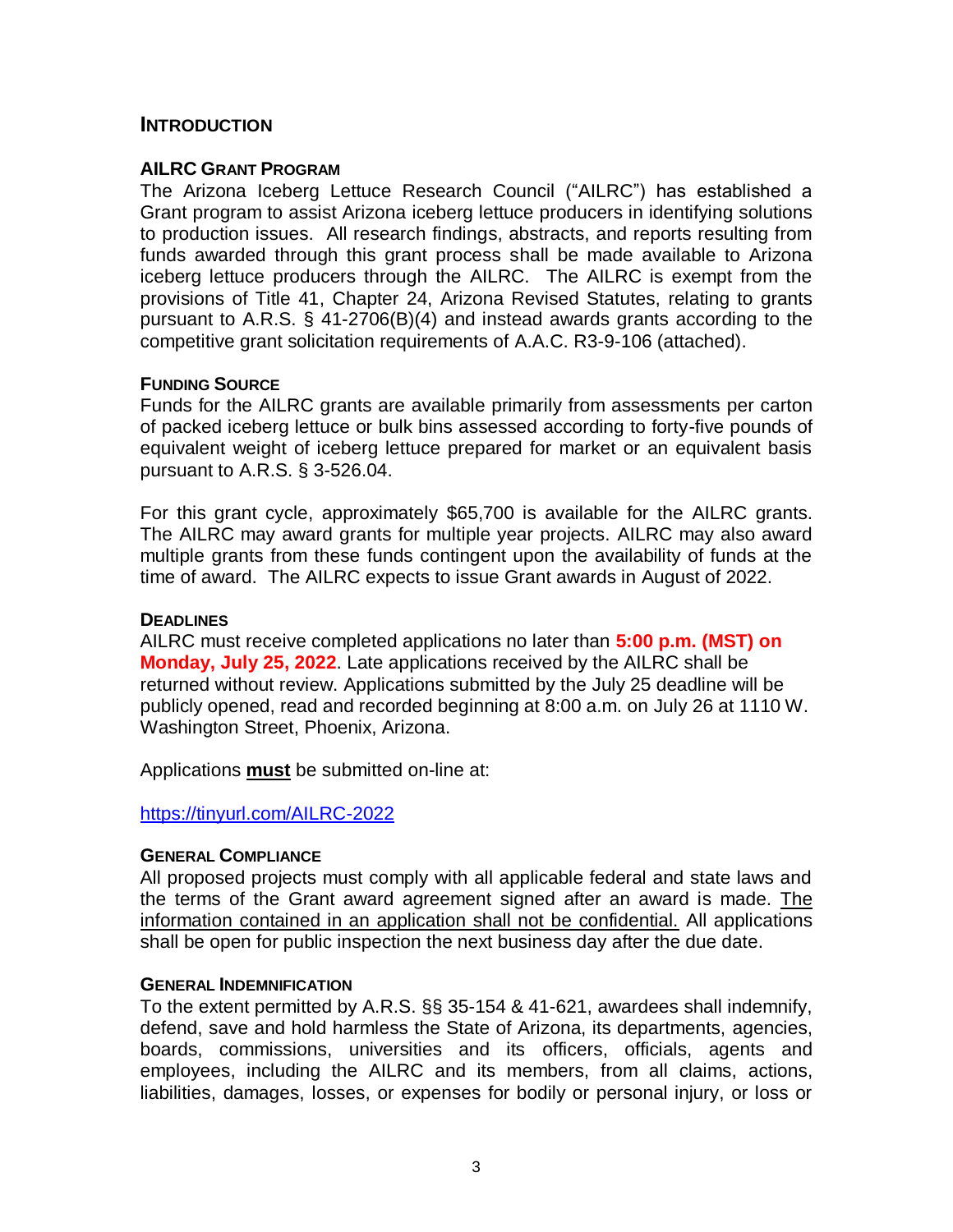damage to property caused by the awardee as a result of work performed due to the filing of this application or enforcement or monitoring undertaken due to the grant.

#### **RECORDS REQUIREMENT COMPLIANCE**

As required by A.R.S. § 35-214, the awardee shall retain all books, accounts, reports, files, and other records relating to the acquisition and performance of the Grant award agreement for a period of five years after the completion of the Grant award agreement. All records shall be subject to inspection and audit by State of Arizona personnel at reasonable times. Upon request, the awardee shall produce a legible copy of any or all such records.

# **GENERAL ELIGIBILITY REQUIREMENTS FOR ALL APPLICANTS**

## **PROPOSED PROJECTS**

A.R.S. § 3-526.02(C)(5) provides the AILRC may make grants to research agencies for financing appropriate studies, or for purchase or acquisition of equipment and facilities consistent with this article.

#### **The AILRC conducted a survey of Arizona iceberg lettuce producers in order to identify research priorities. A copy of the survey results are available at: [https://agriculture.az.gov/grants.](https://agriculture.az.gov/grants) Please review the results and keep the priorities in mind when preparing your research proposals.**

The AILRC may schedule time for each applicant to orally present their proposal during its meeting expected to be held on August 9, 2022. Although presentations are voluntary, they are highly encouraged, as the AILRC members may have questions of applicants that could be addressed at that time. Presentations may also be limited to 5 minutes or based on the number of presentations being made. The AILRC Administrator will directly contact applicants with specific date and time information, and an agenda will be published at least 24 hours prior to the meeting.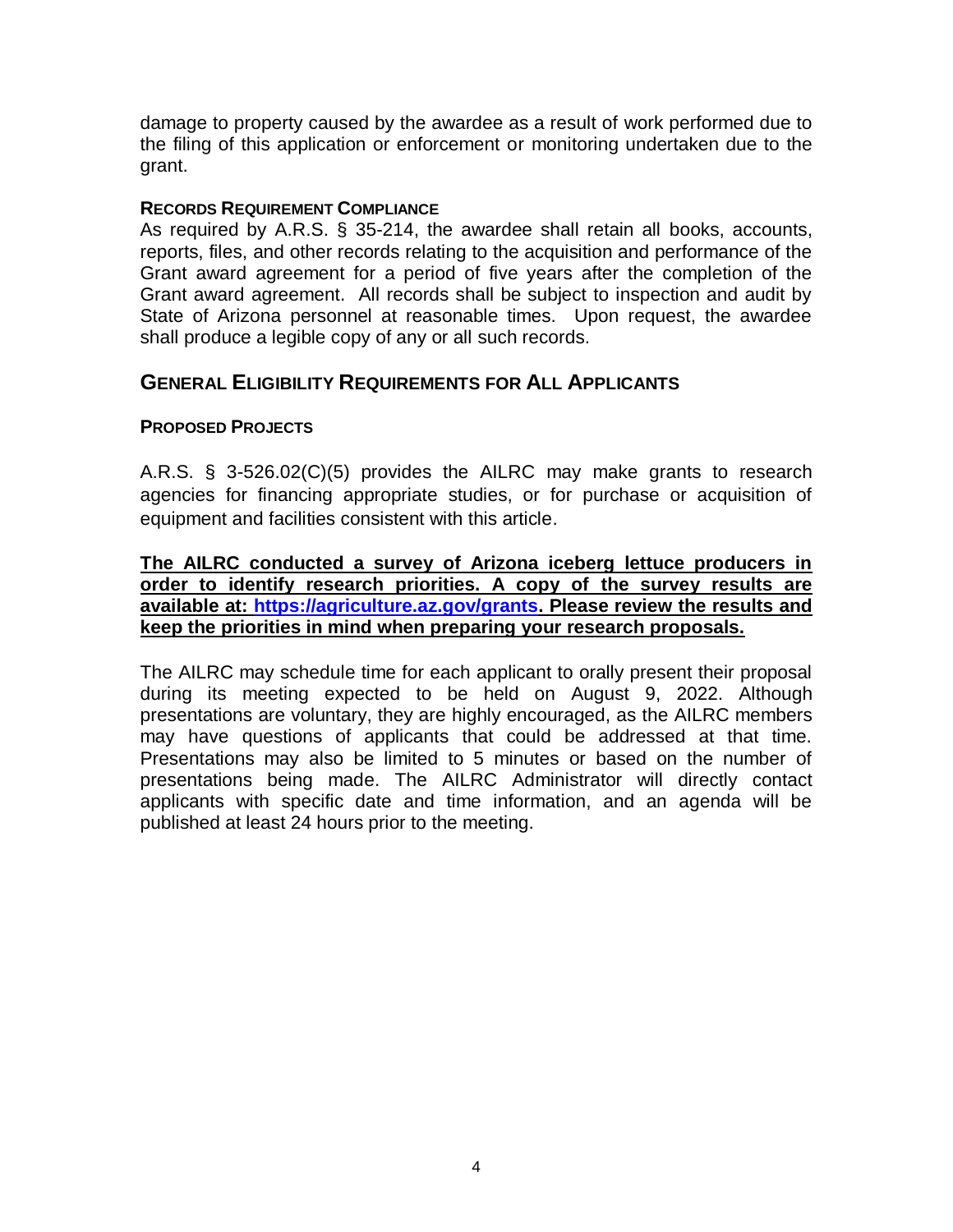#### **APPLICATION INSTRUCTIONS**

All applicants **must** adhere to the following instructions, in addition to other requirements as stated in this Manual as well as A.A.C. R3-9-106 (attached), to be considered eligible for a Grant. **Proposed projects missing any of the subsequent information may be deemed ineligible.**

**Applications must be submitted on-line at:** 

<https://tinyurl.com/AILRC-2022>

- Complete items 1-10 of on-line application. **See page 8.**
- $\triangleright$  Include a completed and signed Application Cover Sheet.
- $\triangleright$  Include an itemized proposed project budget with all direct costs of the proposed project. **The budget for the proposed project shall not include indirect/overhead expenses.**

#### **PRIOR TO AWARD**

- $\triangleright$  Individual applicants (not part of a public agency or private entity) must provide documentation of lawful presence in the United States, pursuant to A.R.S. § 1-502 and 8 U.S.C. § 1621.
- $\triangleright$  An applicant that is an employer must provide proof that it is registered with and participating in the e-verify program.

#### **CRITERIA**

The following criteria shall be used by the AILRC for evaluating grant applications and awarding the AILRC funds.

- 1. The applicant's successful completion of prior research projects,
- 2. The extent to which the proposed project identifies solutions to current issues facing the iceberg lettuce industry,
- 3. The extent to which the proposed project addresses future issues facing the iceberg lettuce industry,
- 4. The extent to which the proposed project addresses the findings of any industry surveys conducted within the previous year,
- 5. The appropriateness of the budget request in achieving the project objectives,
- 6. The appropriateness of the proposal time-frame to the stated project objectives, and
- 7. Relevant experience and qualifications of the applicant.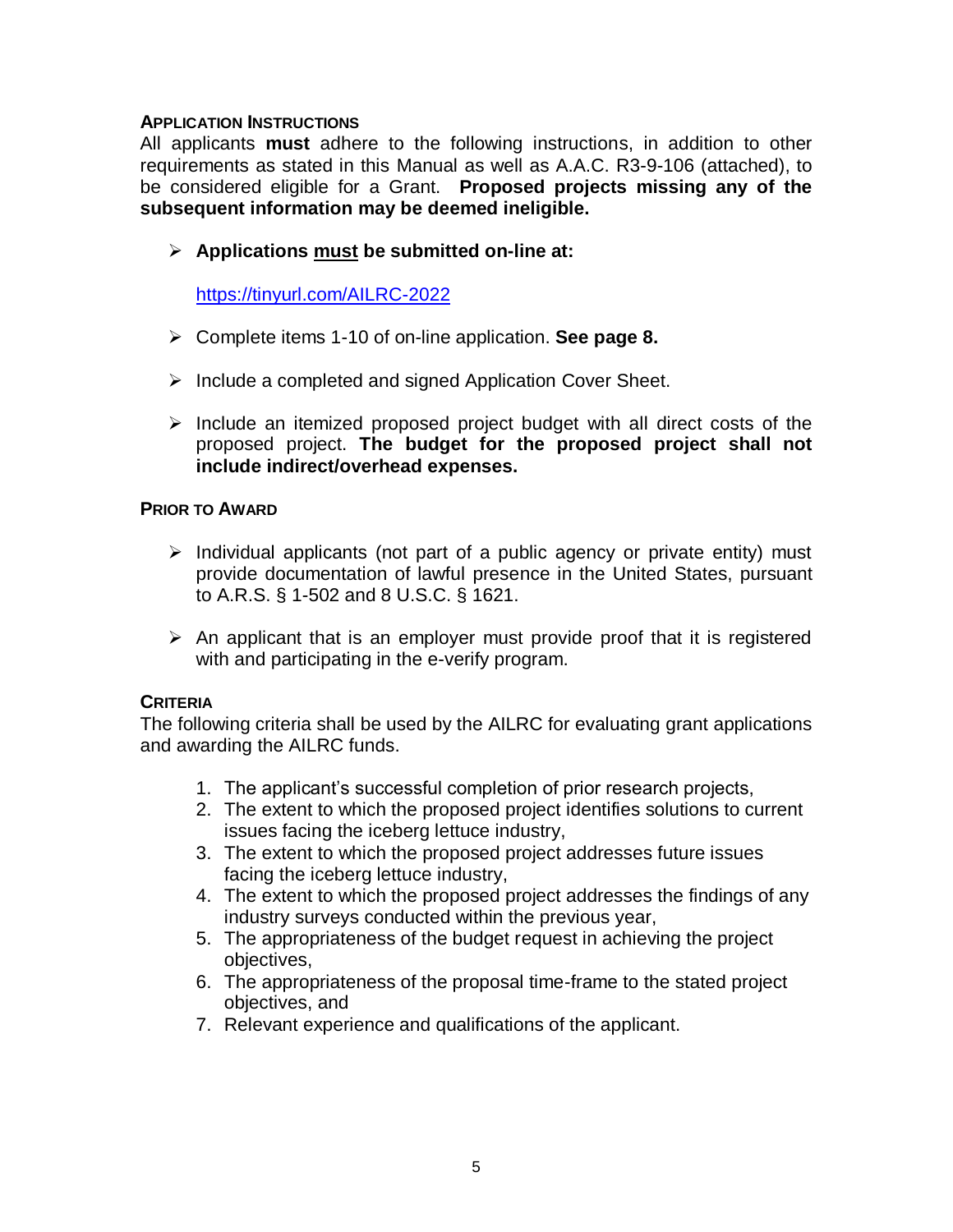#### **DISAGREEMENT PROCESS**

The AILRC reserves the right to reject any application for failure to comply with the requirements in this Grant Application and Manual.

An applicant may request the AILRC to reconsider the application. In the request for reconsideration, the applicant shall provide specific reasons for the reconsideration. The AILRC may grant a reconsideration of the applicant's application. The AILRC shall not grant reconsideration based on dissatisfaction with the amount of a grant award.

## **PROTESTS**

 $\overline{a}$ 

Protests shall be filed with the AILRC in writing. A protest of the grant manual shall be filed before the due date and time for grant applications. A protest of a proposed award or of an award shall be filed within 10 days after the grant applications are open for public inspection. A protest shall include the following information:

- 1. The name, address and telephone number of the protesting party;
- 2. The signature of the protesting party or its representative;
- 3. The name and year of the grant program;
- 4. A detailed statement of the legal and factual grounds of the protest, including copies of relevant documents; and
- 5. The form of relief requested.

#### **REPORTING & ACCOUNTING**

All research findings, abstracts and reports resulting from funds awarded in this grant process shall be made available to Arizona iceberg lettuce producers through the AILRC.

The final report must be submitted within 90 days of the project duration end date or the final payment may be forfeited.<sup>1</sup> A no-cost extension may be requested by notifying the AILRC administrator. The request must be submitted, in writing, prior to the project duration end date.

<sup>&</sup>lt;sup>1</sup> Governmental units may be exempt from this provision. A.A.C. R3-9-106 (G)(2).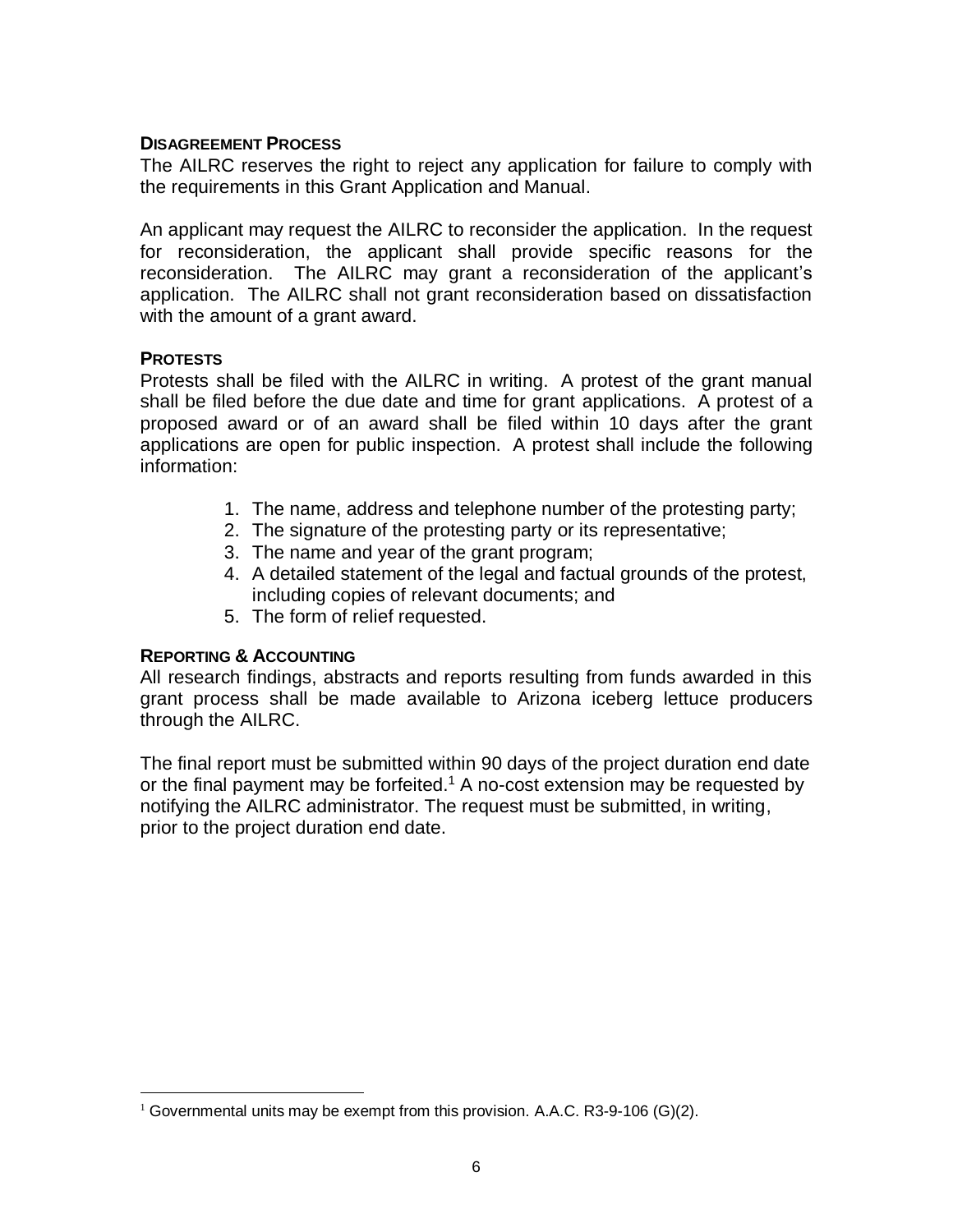# **APPLICATION COVER SHEET AILRC Grant Program**

**INFORMATION SHOULD BE TYPED OR CLEARLY PRINTED (This form is available as a fillable PDF at: [https://agriculture.az.gov/grants\)](https://agriculture.az.gov/grants)**

|                           | City:___________________________________State:______________Zip:________________ |  |
|---------------------------|----------------------------------------------------------------------------------|--|
|                           |                                                                                  |  |
|                           |                                                                                  |  |
|                           |                                                                                  |  |
|                           | Funding Amount Requested: _____________________                                  |  |
|                           |                                                                                  |  |
| the best of my knowledge. | I hereby certify that the information in this application is true and correct to |  |
| Authorized                |                                                                                  |  |
|                           |                                                                                  |  |

| <b>Print Name:</b> |  |
|--------------------|--|
|                    |  |

| Date: |  |
|-------|--|
|       |  |
|       |  |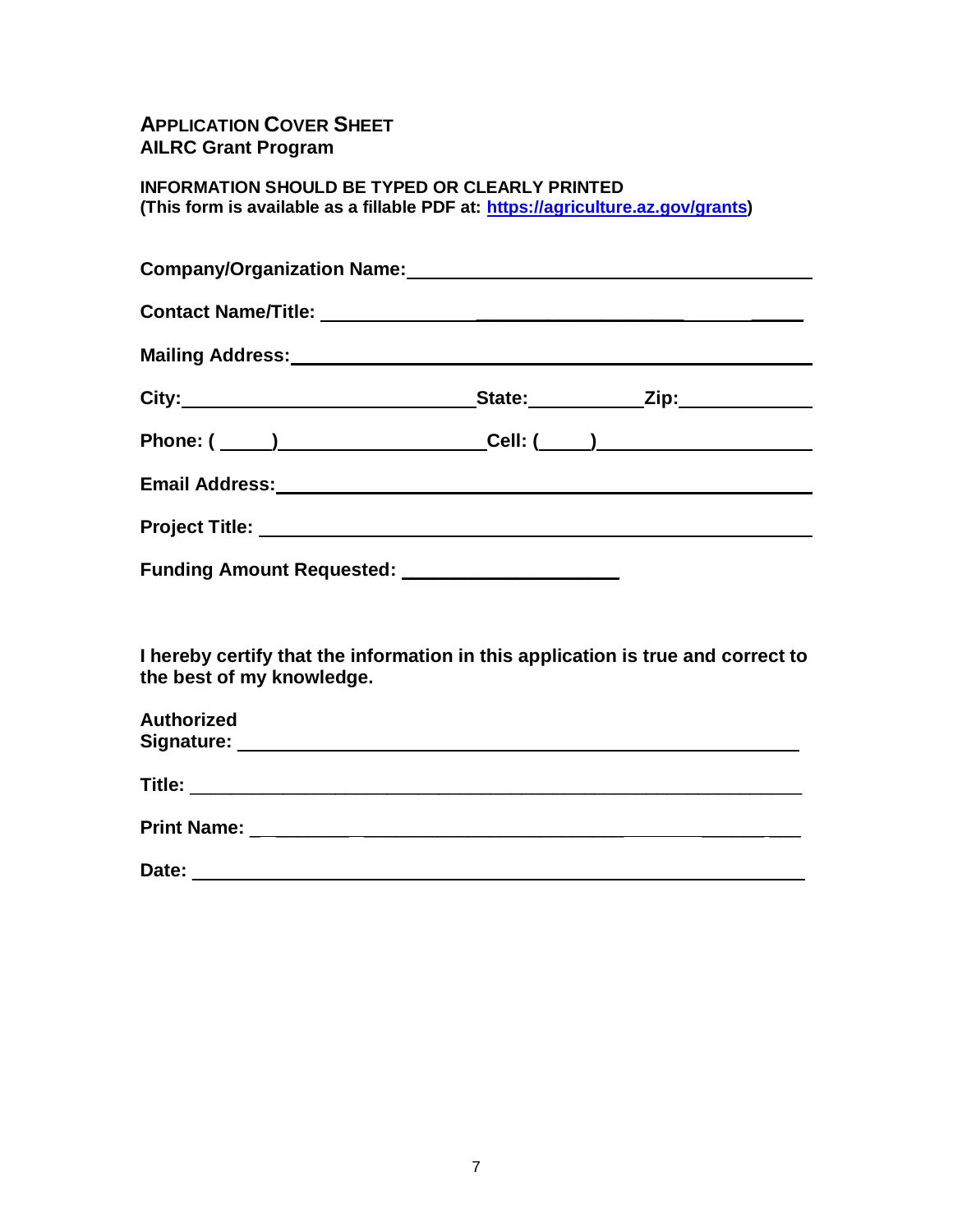**REQUIRED APPLICATION INFORMATION (SEE INSTRUCTIONS FOR ON-LINE APPLICATIONS)**

- **1. Application/Project Title**
- **2. Organization Name**
- **3. Program/Project Congressional District**
- **4. Program/Project Legislative District**
- **5. Scope of Work**

**In detail, please explain the rationale behind the proposed project. Explain the significance, need, benefit to the industry and long range objectives for the project. Please be sure that the project addresses one or more of the issues listed on Page 4 of the Grant Manual.**

**6. Project Timeline**

**Please explain and include a timeline for the expected work product, with a brief synopsis of any and all work and procedures planned during the grant period. Also, please provide a timeline for reporting on the project, including at least one progress report during the grant period.**

**7. Collaborative Elements and Partners**

**In detail, please identify the proposed project's personnel. This should include: the principal investigator(s), cooperating investigators, and the expected location(s) where the project will be undertaken.**

**8. Sustainability Plan**

**If you are requesting additional funding for a project funded by the AILRC in a previous year(s), please provide a summary of the work done on the project to date. Please explain how the additional work and funding will enhance and support the previous work on the project.**

**9. Evaluation Plan**

**How will you measure the progress and performance of the proposed project?**

**10.Project Goals and Objectives**

**What are the immediate goals and objectives during the grant period?**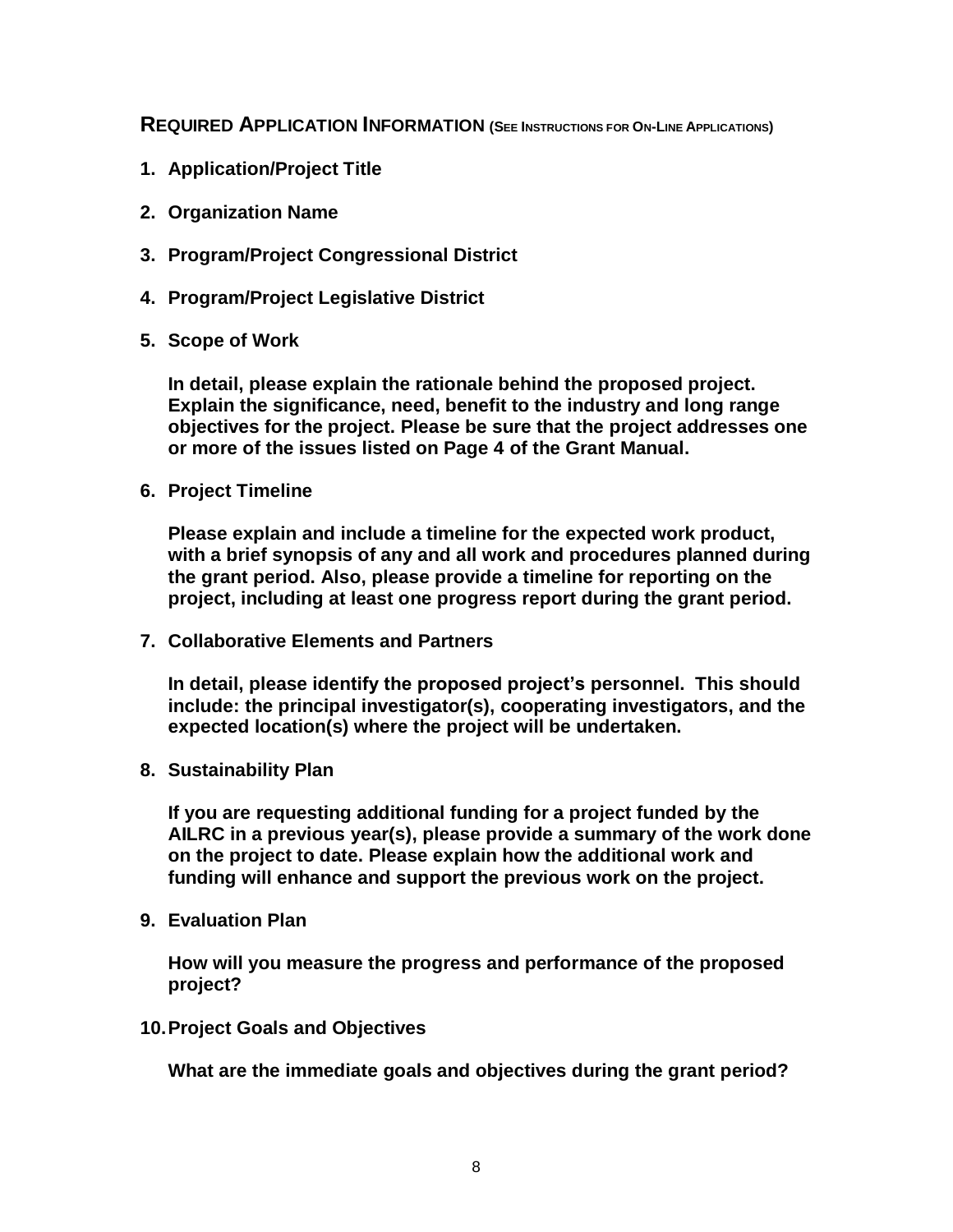**BUDGET** (SEE INSTRUCTIONS FOR ON-LINE APPLICATIONS)

**Please include an itemized budget (in whole dollars only) of how grant funds will be spent.** 

**Provide a justification narrative for each applicable category.**

**Matching or Cost Share is not required.**

#### **The budget for the proposed project shall not include indirect/overhead expenses.**

#### **DEFINITIONS AND ABBREVIATIONS**

"AILRC" means the Arizona Iceberg Lettuce Research Council.

"Authorized signature" means the signature of an individual authorized to receive funds on behalf of an applicant and responsible for the execution of the applicant's project.

"Awardee" means an applicant to whom the AILRC awards grant funds for a proposed project.

"Grant" means an award of financial support to an applicant according to A.R.S.  $§$  3-526.02(C)(5).

"Grant award agreement" means a document advising an applicant of the amount of money awarded following receipt by the AILRC of the applicant's signed acceptance of the award.

**CHECKLIST**

- **Application submitted on-line at:** <https://tinyurl.com/AILRC-2022>
- **Completed items 1-9 of on-line application.**
- **Signed Application Cover Sheet uploaded in on-line application.**
- **Completed budget worksheet of on-line application.**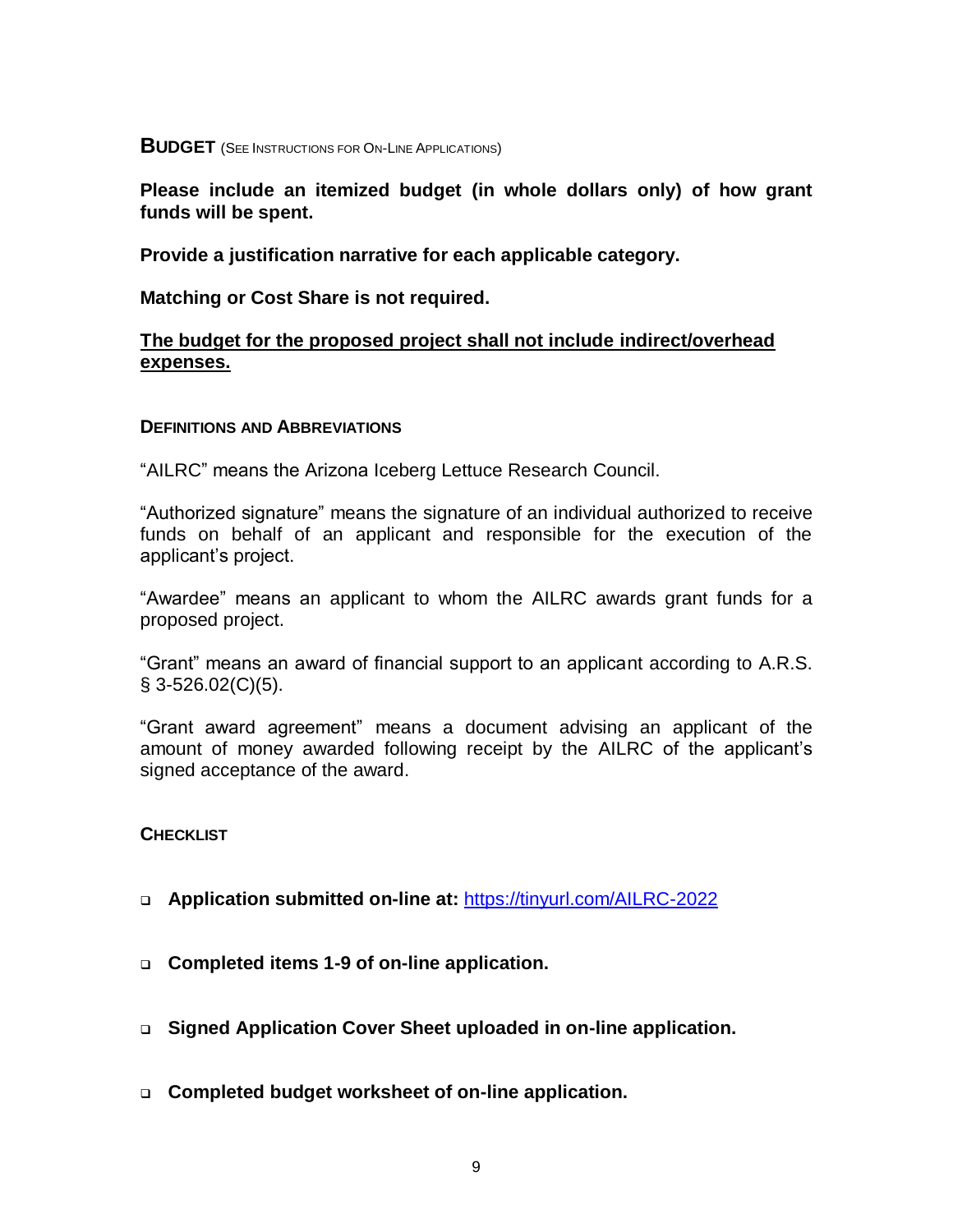# **ARIZONA ICEBERG LETTUCE RESEARCH COUNCIL**

# **R3-9-106. Grants**

- **A.** Grant application process.
	- 1. The AILRC shall award grants according to the competitive grant solicitation requirements of this Article.
	- 2. The AILRC shall post the grant application and manual on the AILRC's web site at least four weeks before the due date of a grant application.
	- 3. The AILRC shall ensure that the grant application manual contains the following items:
		- a. Grant topics related to AILRC programs specified by A.R.S. § 3-526.02(B) and  $(C)(5);$
		- b. A statement that the information contained in an application is not confidential;
		- c. A statement that the AILRC funding source is primarily from per carton assessments on iceberg lettuce grown in Arizona;
		- d. An application form including sections about the description of the grant project, scope of work to be performed, an authorized signature line, and a sample budget form;
		- e. A statement that the applicant shall not include overhead expenses in the budget for the proposed project;
		- f. The criteria that the AILRC shall use to evaluate an application;
		- g. The date and time by which the applicant shall submit an application;
		- h. The anticipated date of the AILRC award;
		- i. A copy of the AILRC grant solicitation rules; and
		- j. Any other information necessary for the grant application.
	- 4. The AILRC shall not consider an application received by the AILRC after the due date and time.
- **B.** Criteria. The AILRC shall consider the following when reviewing a grant application and deciding whether to award AILRC funds:
	- 1. The applicant's successful completion of prior research projects,
	- 2. The extent to which the proposed project identifies solutions to current issues facing the iceberg lettuce industry,
	- 3. The extent to which the proposed project addresses future issues facing the iceberg lettuce industry,
	- 4. The extent to which the proposed project addresses the findings of any industry surveys conducted within the previous year,
	- 5. The appropriateness of the budget request in achieving the project objectives,
	- 6. The appropriateness of the proposal time-frame to the stated project objectives, and
	- 7. Relevant experience and qualifications of the applicant.
- **C.** Public participation.
	- 1. The AILRC shall make all applications available for public inspection by the business day following the application due date.
	- 2. Before awarding a grant, the AILRC shall discuss and evaluate grant applications and proposed projects at a meeting conducted under A.R.S. § 38-431 et seq.
- **D.** Evaluation of grant applications.
	- 1. The AILRC may allow applicants to make oral or written presentations at the public meeting if time, applicant availability, and meeting space permit.